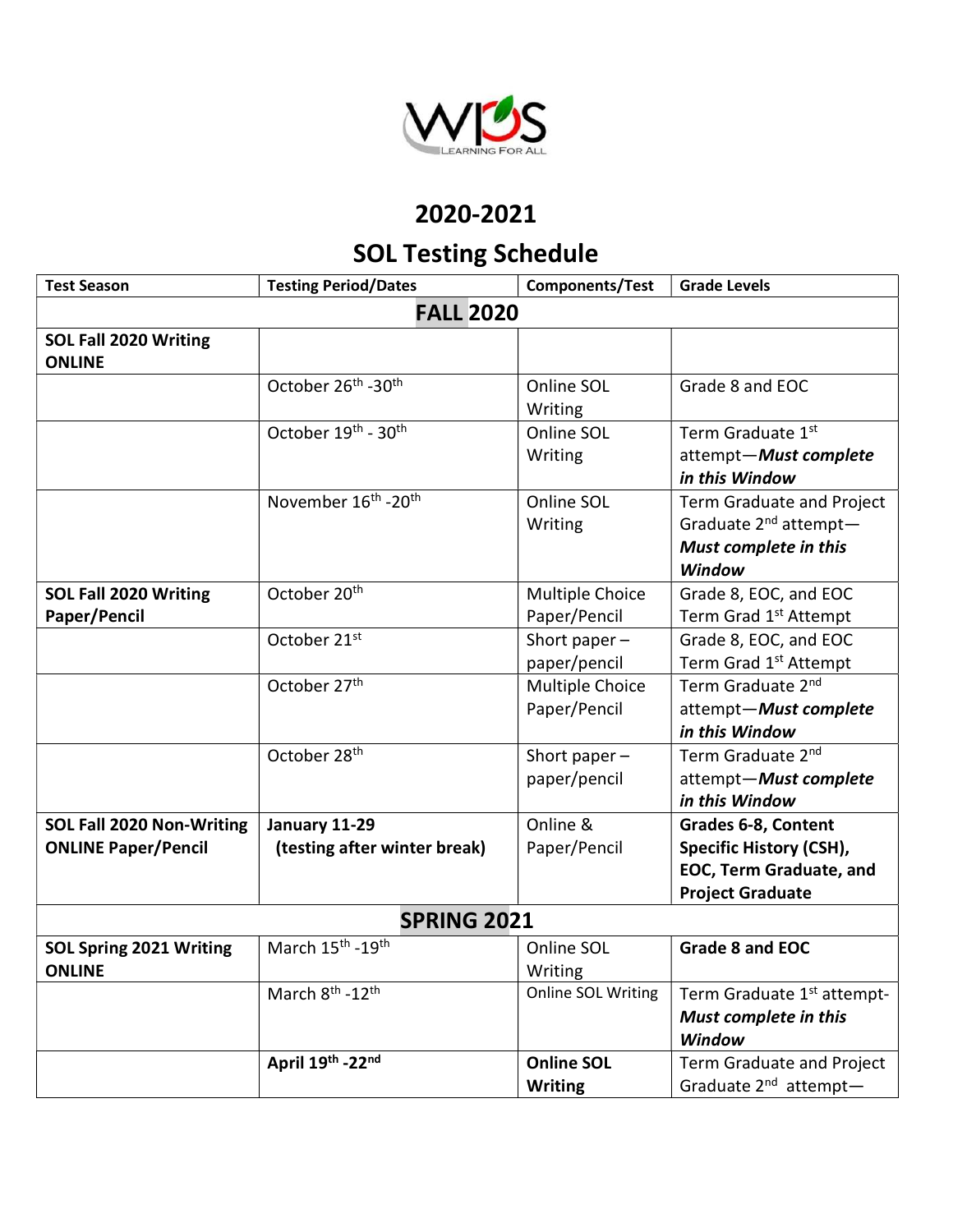

|                                                                   |                                                   |                                                        | <b>Must complete in this</b><br>Window                                   |
|-------------------------------------------------------------------|---------------------------------------------------|--------------------------------------------------------|--------------------------------------------------------------------------|
| <b>SOL Spring 2021 Writing</b><br>paper / Pencil                  | March 8 <sup>th</sup> or 9 <sup>th</sup>          | Multiple Choice<br>Paper/Pencil                        | Grade 8 and EOC                                                          |
|                                                                   | March 10 <sup>th</sup>                            | Short Paper-<br>Paper/Pencil                           | Grade 8 and EOC                                                          |
|                                                                   | March 1st or 2nd                                  | Multiple Choice<br>paper/pencil                        | Term Graduate 1st<br>attempt-Must complete<br>in this Window             |
|                                                                   | March 3rd                                         | Short paper-<br>paper/pencil                           | Term Graduate 1st<br>attempt-Must complete<br>in this Window             |
|                                                                   | March 4 <sup>th</sup> -15 <sup>th</sup>           | Multiple - Choice<br>and Short paper<br>(Paper Pencil) | Term Graduate 2 <sup>nd</sup><br>attempt-Must complete<br>in this Window |
| SOL Spring 2021 Non-<br><b>Writing ONLINE and</b><br>Paper/Pencil | May $24^{th}$ – June $18^{th}$                    | Online &<br>Paper/Pencil                               | Grades 3-8, CSH, EOC,<br><b>Term Grads and Project</b><br>Grads          |
|                                                                   | <b>SUMMER 2021</b>                                |                                                        |                                                                          |
| <b>SOL Summer 2021 Writing</b><br><b>ONLINE</b>                   |                                                   |                                                        |                                                                          |
|                                                                   | July 12 <sup>th</sup> - July 30 <sup>th</sup>     | Online SOL<br>Writing                                  | <b>EOC</b>                                                               |
|                                                                   | July 12th - July 30th                             | Online SOL<br>Writing                                  | Term Grads 1 <sup>st</sup> attempt and<br>2 <sup>nd</sup> attempt        |
| <b>SOL Summer 2021 Writing</b><br>Paper/Pencil                    | July 12 <sup>th</sup> or 13 <sup>th</sup>         | Multiple Choice<br>paper/Pencil                        | EOC and Term Grads 1st<br>attempt                                        |
|                                                                   | July 15 <sup>th</sup>                             | Short paper-<br>paper/pencil                           | EOC and Term Grads 1st<br>attempt                                        |
|                                                                   | July 15 <sup>th</sup> -22 <sup>nd</sup>           | Multiple Choice<br>paper/pencil                        | Term Grads 2 <sup>nd</sup> attempt                                       |
|                                                                   | July 15th-22nd                                    | Short paper-<br>paper/pencil                           | Term Grads 2 <sup>nd</sup> attempt                                       |
| SOL Summer 2021 Non-<br><b>Writing ONLINE and</b><br>paper/Pencil |                                                   |                                                        |                                                                          |
|                                                                   | June 14 <sup>th</sup> -September 17 <sup>th</sup> | Online & paper<br>Pencil                               | Grade 8 Reading and Grade<br>8 Math (Modified standard                   |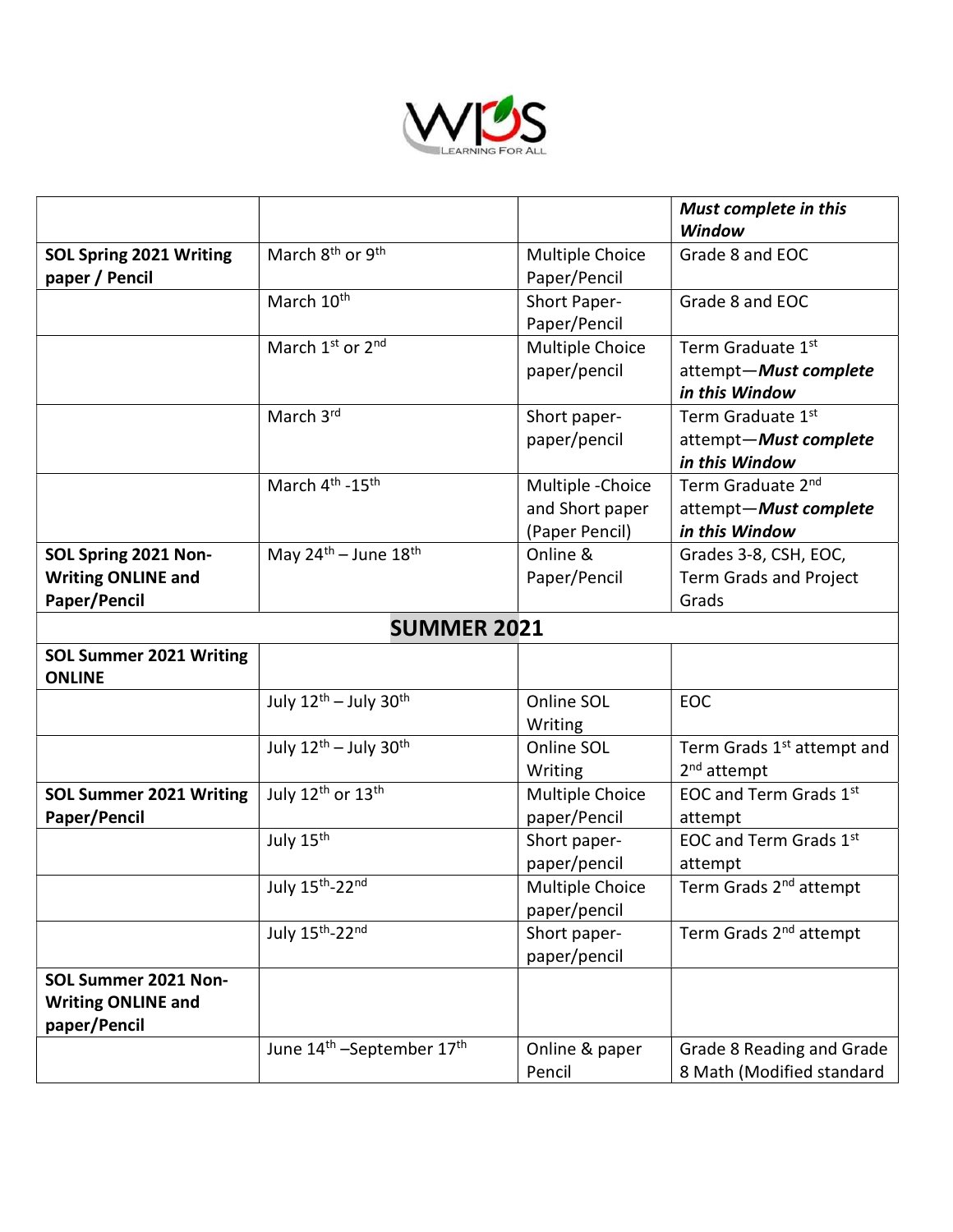

|                                                                          |                                      |                                                    | Dipolma only), EOC, Term                |  |  |  |
|--------------------------------------------------------------------------|--------------------------------------|----------------------------------------------------|-----------------------------------------|--|--|--|
|                                                                          |                                      |                                                    | Grads, and Project Grads                |  |  |  |
|                                                                          |                                      |                                                    |                                         |  |  |  |
| 2020-2021 PSAT, AP, Work Keys, PALS, Access for ELL's, Excel, VAAP, VSEP |                                      |                                                    |                                         |  |  |  |
|                                                                          |                                      |                                                    |                                         |  |  |  |
|                                                                          | <b>PSAT</b>                          |                                                    |                                         |  |  |  |
|                                                                          | October                              |                                                    | Grades 10 & 11                          |  |  |  |
|                                                                          |                                      |                                                    |                                         |  |  |  |
|                                                                          | <b>Advanced Placement</b>            |                                                    |                                         |  |  |  |
|                                                                          | May                                  |                                                    |                                         |  |  |  |
|                                                                          |                                      |                                                    |                                         |  |  |  |
|                                                                          | <b>WorKKeys</b>                      |                                                    |                                         |  |  |  |
| <b>Fall 2020</b>                                                         | October                              | Workplace<br>Documents,<br><b>Business Writing</b> | Grades 11 & 12 who have<br>met criteria |  |  |  |
| Spring 2021                                                              | January                              | Workplace<br>Documents,<br><b>Business Writing</b> | Grades 11 & 12 who have<br>met criteria |  |  |  |
| Summer 2022                                                              | July                                 | Workplace<br>Documents,<br><b>Business Writing</b> | Grades 11 & 12 who have<br>met criteria |  |  |  |
|                                                                          |                                      |                                                    |                                         |  |  |  |
|                                                                          | <b>PALS</b>                          |                                                    |                                         |  |  |  |
| Fall                                                                     | - September<br>August                |                                                    | Grades 1-4                              |  |  |  |
|                                                                          | September - October                  |                                                    | Kindergarten                            |  |  |  |
| Mid-Year                                                                 | January -<br>January                 |                                                    | Grades K-4                              |  |  |  |
| <b>End of Year</b>                                                       | May<br>$\blacksquare$<br>May         |                                                    | Grades K-4                              |  |  |  |
|                                                                          | <b>Access for ELL's</b>              |                                                    |                                         |  |  |  |
| 2021                                                                     | January 19th - March 19th            | All identified ESOL<br><b>Students</b>             | Grades K-12                             |  |  |  |
| <b>EXCEL</b>                                                             |                                      |                                                    |                                         |  |  |  |
|                                                                          | October<br>$\blacksquare$<br>October | Fall Excel testing<br>for NEW Students             | $K-4$                                   |  |  |  |
|                                                                          | January<br>January                   | <b>Universal Screener</b>                          | 2 <sup>nd</sup> Grade Only              |  |  |  |
|                                                                          | February<br>$\blacksquare$           | <b>Excel Testing</b>                               | Mid-Year Referrals                      |  |  |  |